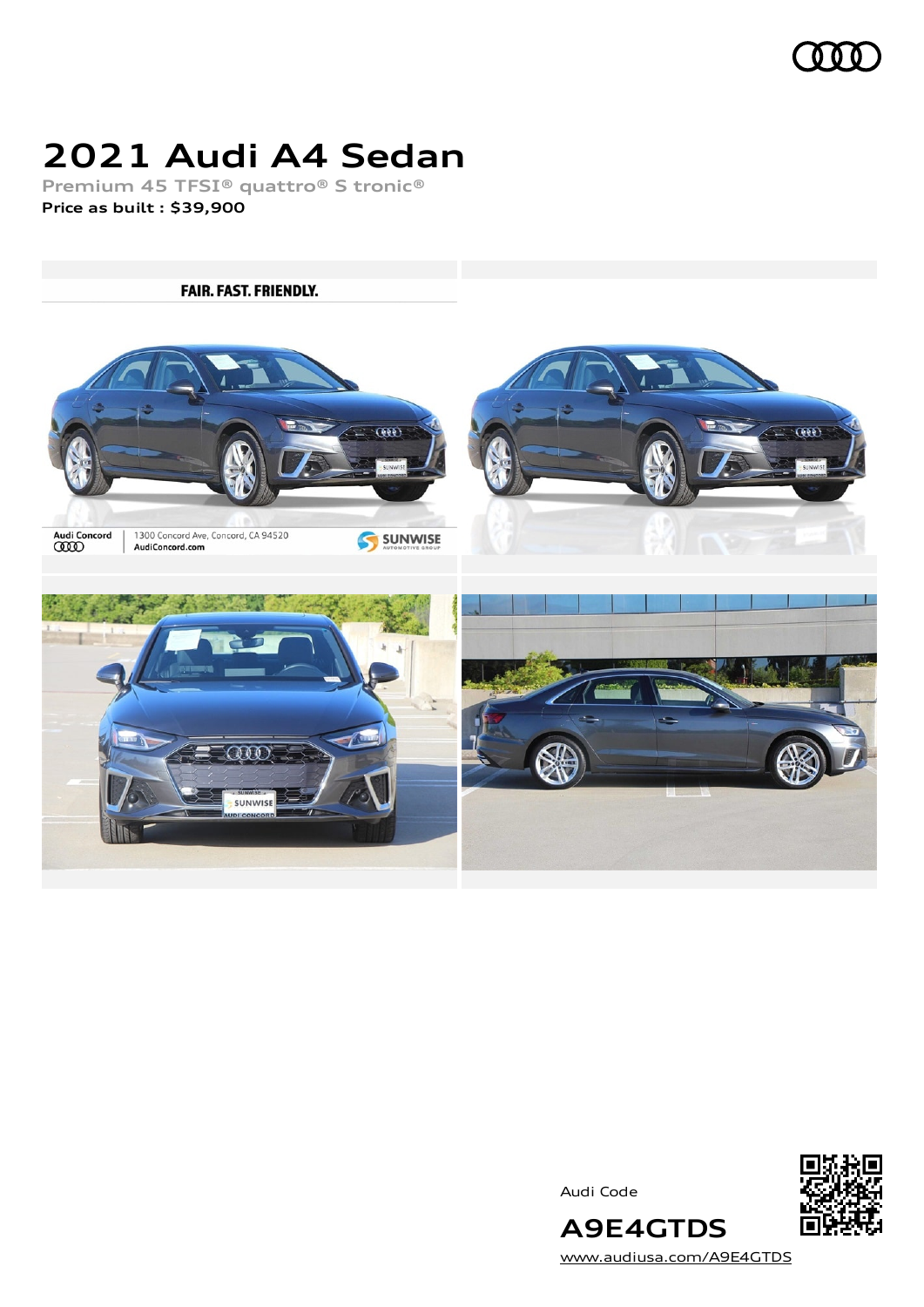# **Summary**

**Audi 2021 Audi A4 Sedan** Premium 45 TFSI® quattro® S tronic®

**Price as buil[t](#page-10-0)** \$39,900

#### **Exterior colour**

Daytona Gray pearl

#### **Interior colour**

| Seats     | Black                              |
|-----------|------------------------------------|
| Dashboard | Black                              |
| Carpet    | Black                              |
| Headliner | Black (45 TFSI®) / Gray (40 TFSI®) |

#### **Technical Specifications**

| Engine type                  | 2.0-liter four-cylinder                       |
|------------------------------|-----------------------------------------------|
| stroke                       | Displacement/Bore and 1,984/82.5 x 92.8 cc/mm |
| Max. output                  | 261 HP                                        |
| Torque                       | 273 lb-ft@rpm                                 |
| Top track speed              | 130 mph $1$                                   |
| Acceleration (0 - 60<br>mph) | 5.2 seconds                                   |
| Recommended fuel             | Premium                                       |

#### **FAIR. FAST. FRIENDLY.**



#### **Further Information**

| Type of vehicle | Used car    |
|-----------------|-------------|
| Mileage         | 8,493 miles |
| Warranty        | No          |

#### **Audi Code** A9E4GTDS

**Your configuration on www.audiusa.com** [www.audiusa.com/A9E4GTDS](https://www.audiusa.com/A9E4GTDS)

**Commission number** 0cbeae400a0e09b0652d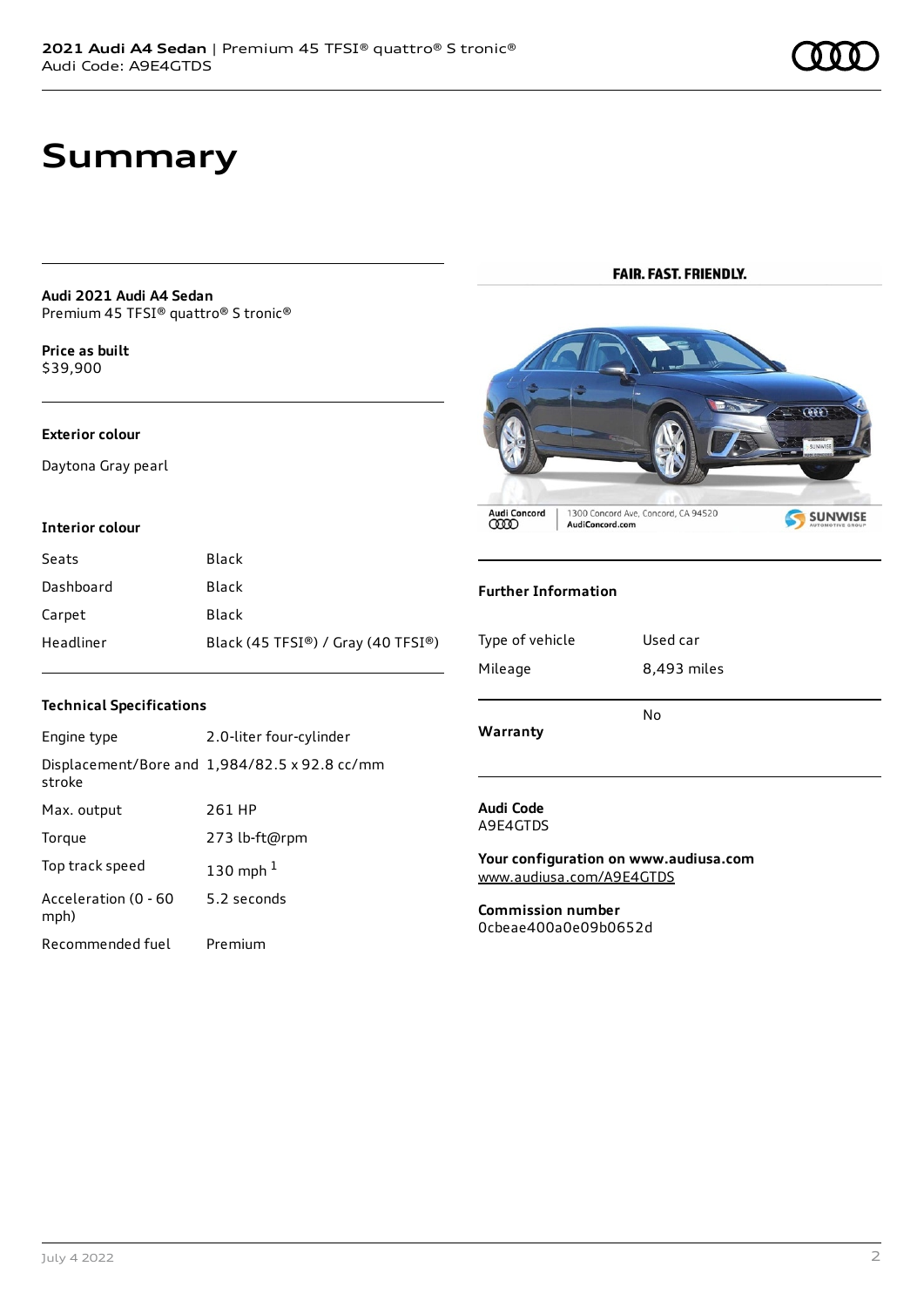# **Equipment**

Daytona Gray pearl

Rear-passenger thoracic side airbags



AIRBAG

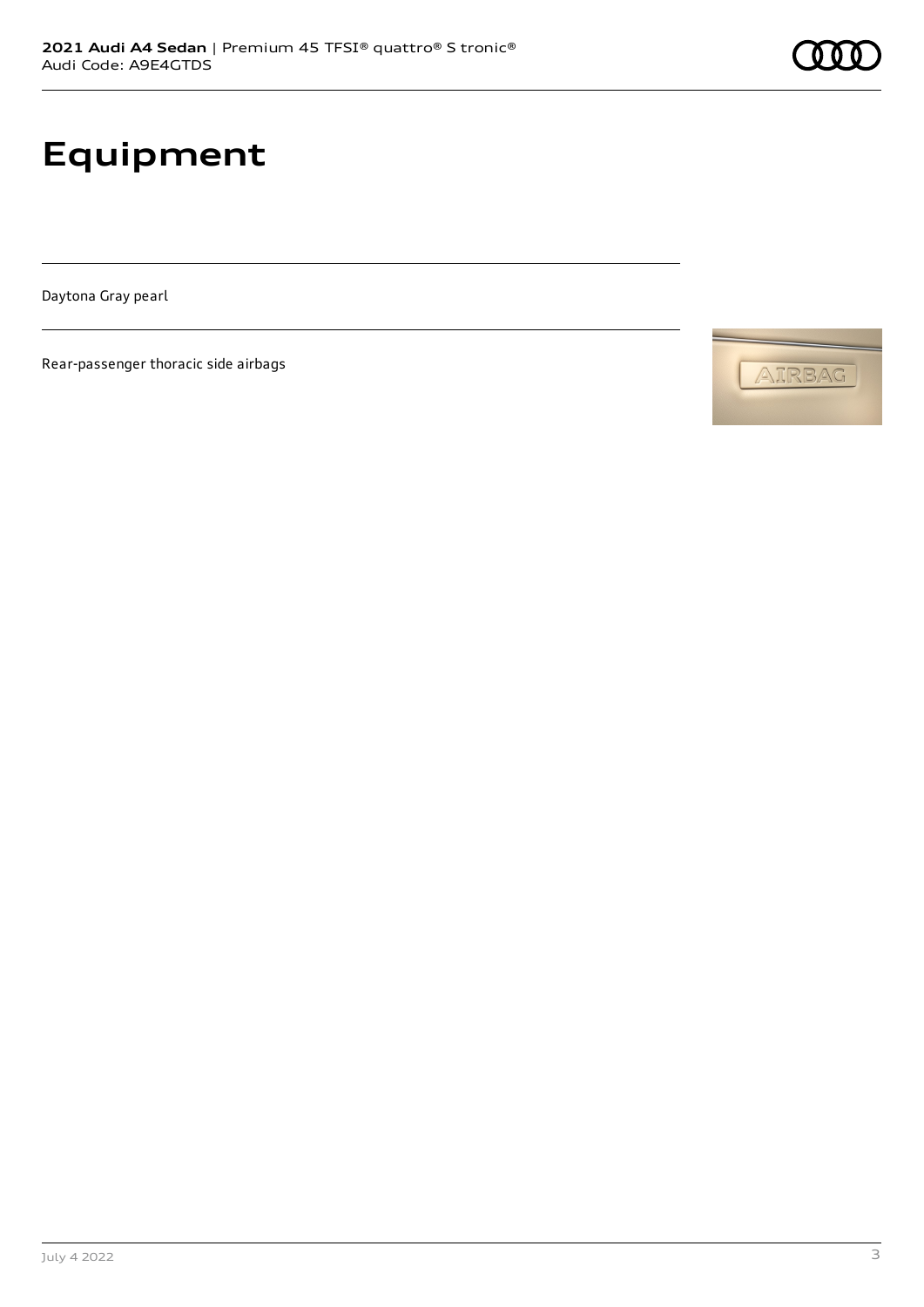## **(1/2)**

#### **Safety and Security**

| 3B7             | ISOFIX child seat mounting and Top Tether<br>anchorage point for outer rear seats |
|-----------------|-----------------------------------------------------------------------------------|
| 4UH             | Driver and front passenger dual-stage<br>airbags                                  |
| UH1             | Electromechanical parking brake                                                   |
| 8T2             | Cruise control system                                                             |
| VC2             | Garage door opener (Homelink®)                                                    |
| 6Y2             | Top speed electronically limited to 130 mph                                       |
| 4H <sub>5</sub> | Electronic child locks                                                            |
| OZ7             | Speed-sensitive electromechanical power<br>steering system                        |
| 7K <sub>6</sub> | Tire pressure monitoring system (TPMS)                                            |
| 418             | Keyless engine start/stop                                                         |
|                 |                                                                                   |

#### **Exterior**

| 0PO   | Dual exhaust outlets                               |
|-------|----------------------------------------------------|
| 6XD   | Power-adjustable, heated exterior side<br>mirrors  |
| 1S1   | Tool kit & car jack                                |
| 1 B A | Five-link front and rear independent<br>suspension |
| 8EX   | LED headlights                                     |
| HU9   | 245/40 R18 all-season tires                        |
| 8VM   | LED taillights with dynamic turn signals           |
| 4KC   | Heat-insulating glass for side and rear<br>windows |
| 4ZB   | Aluminum trim around exterior windows              |
| 45S   | 18" Audi Sport® 5-double-spoke design<br>wheels    |

### **Interior**

| QE1             | Storage package                                                                            |
|-----------------|--------------------------------------------------------------------------------------------|
| 3FE             | Power sunroof                                                                              |
| VT <sub>5</sub> | Illuminated aluminum door sills with S logo                                                |
| 6NQ             | Black cloth headliner                                                                      |
| 9AQ             | Three-zone automatic climate control with<br>digital rear display                          |
| 4L7             | Auto-dimming interior rear view mirror with<br>digital compass and Integrated Toll Module® |
| QQ1             | LED interior lighting (entry, footwell, vanity,<br>door handles, console, ambient)         |
| 1XW             | Three-spoke multifunction steering wheel<br>with shift paddles                             |
| 6E3             | Folding front center armrest                                                               |
| 4F <sub>2</sub> | Electric tailgate/trunk lid release from inside                                            |
| 5XF             | Driver and front-passenger extendable sun<br>visors with illuminated vanity mirrors        |
| 3NT             | Split-folding rear seatback (40/20/40)                                                     |
| N1F             | Leather seating surfaces                                                                   |
| 4A3             | <b>Heated front seats</b>                                                                  |
| 7TL             | Gray Oak Natural Wood inlays                                                               |

## **Infotainment and Driver Assistance** 6K8 Audi pre sense® city 2H1 Audi drive select<sup>®</sup> IU1 Audi smartphone interface IW3 Audi connect® CARE assistance and security services (limited time subscription) 7W1 Audi pre sense® basic KA2 Rearview camera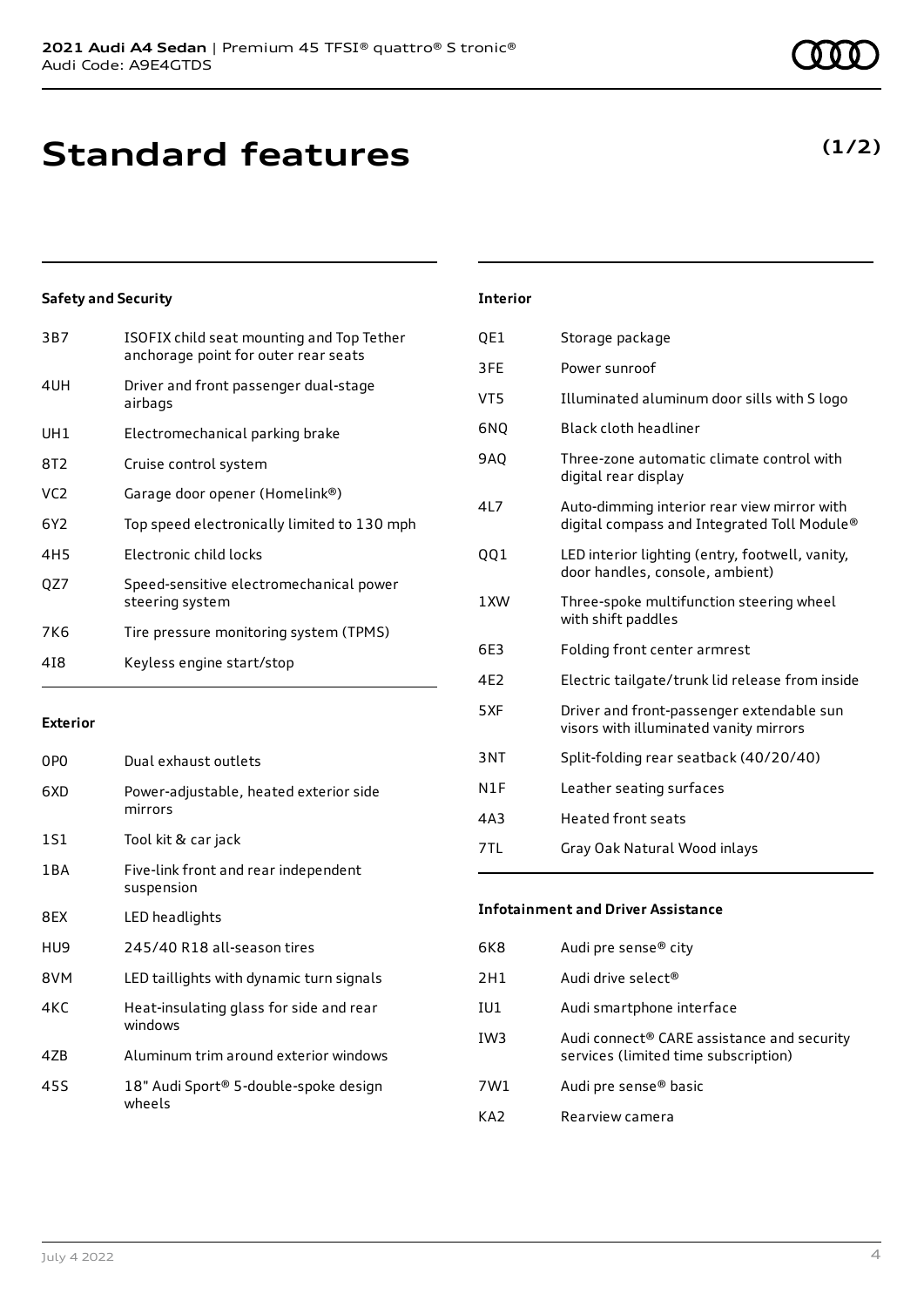**(2/2)**

# **Standard features**

#### **Infotainment and Driver Assistance**

| 8G1 | High beam assist                                                  |
|-----|-------------------------------------------------------------------|
| 9VD | Audi sound system                                                 |
| 957 | Driver information system with 7" color<br>display                |
| 613 | Lane departure warning                                            |
| 97X | Preparation for mobile phone (Bluetooth®)<br>with streaming audio |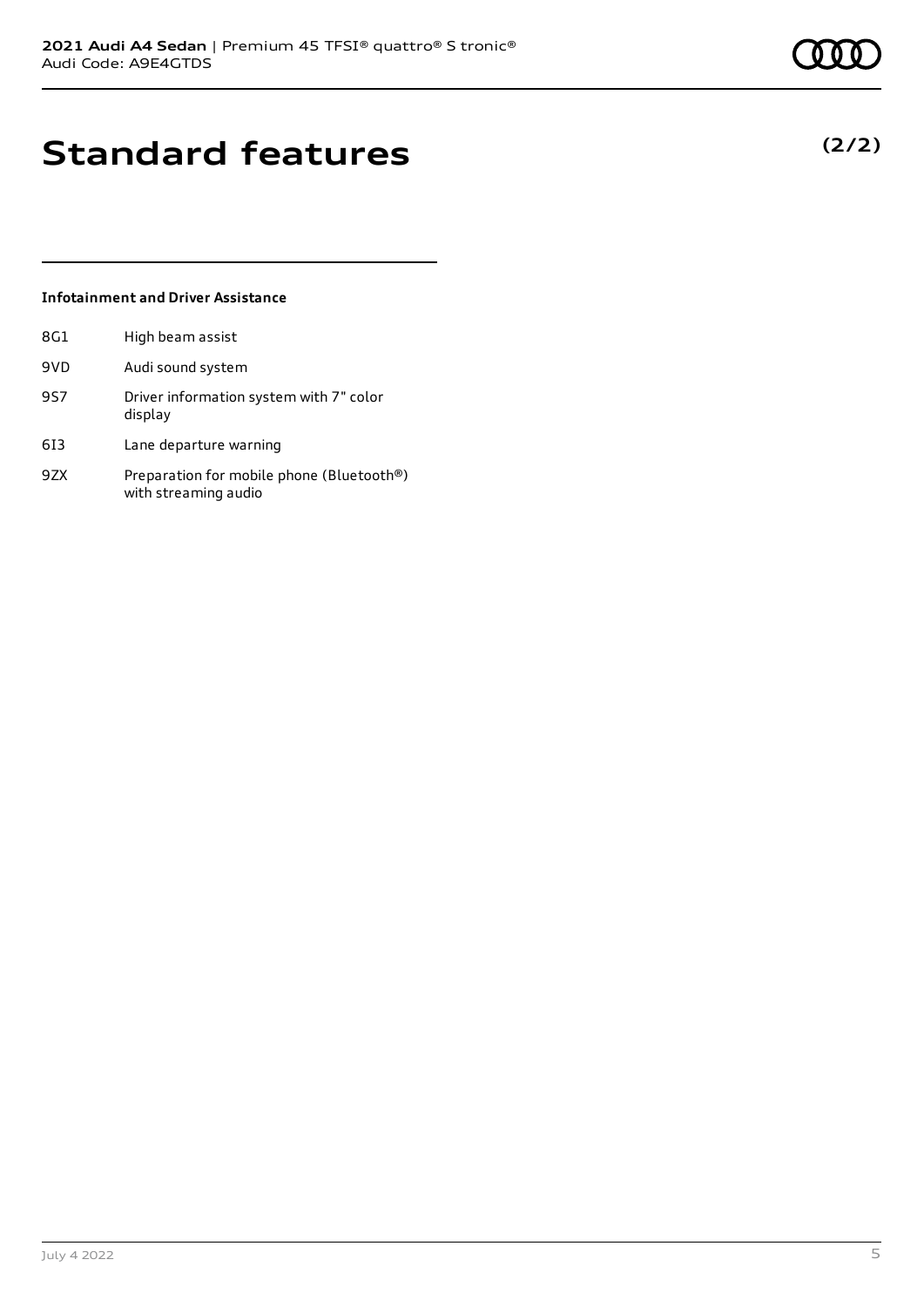## **Dealer remarks**

## OPTION PACKAGES

REAR SIDE AIRBAGS AUDI BEAM RINGS

## KEY FEATURES INCLUDE

2.0L 248 hp/ 273 ft. lbs., 7 speed S tronic transmission w/ quattro AWD system, Audi drive select, Audi smartphone interface w/ wireless Apple CarPlay®, Audi sound system, Auto-dimming interior mirror w/ compass, Driver information system w/ 7" color display, HomeLink®, Gray Oak natural wood inlays, Heated front seats, Heated/ power exterior mirrors, High-beam assist, Integrated Toll Module®: Nationwide Toll Collection Technology, Keyless engine start/stop, Leather seating surfaces, LED headlights, LED interior lighting, MMI® touch display w/ 10.1" screen, Power sunroof, Preparation for mobile phone (Bluetooth®) w/ audio streaming, S line exterior, Split-folding rear seatback (40/20/40), 3-zone automatic climate control w/ digital rear display, 3 spoke multi-function steering wheel w/ shift paddles, 8-way power adjustable front sport seats w/ 4-way lumbar adjustment, Audi pre sense basic/ city, Rear view camera, Lane Departure Warning

#### CARFAX AND WARRANTY DETAILS

[Vehicle](https://www.carfax.com/VehicleHistory/p/Report.cfx?partner=DLR_3&vin=WAUDABF44MN011058) History Report

#### WHY AUDI CONCORD

We are conveniently located in the East Bay a short drive from most Bay Area Cities. We are the highest rated Audi Dealership on [Yelp](https://www.yelp.com/biz/audi-concord-concord) and a recipient of multiple Audi Magna Elite Society [Awards](https://www.audiconcord.com/magna-society-award.htm) We have one of the Bay Area's largest selections of [new](https://www.audiconcord.com/new-inventory/index.htm) and [pre-owned](https://www.audiconcord.com/used-inventory/index.htm) luxury Audi inventories. Audi Concord is here to serve all your Audi Sales, Service, Parts and Collision needs in the the Bay Area. We know that you have high expectations so allow us the opportunity to exceed them and demonstrate our commitment to excellence. We look forward to serving you!

#### Disclaimer

Tax, Title and Tags and other applicable fees are not included in vehicle prices shown and must be paid by the purchaser. Horsepower calculations based on trim engine configuration. Fuel economy calculations based on original manufacturer data for trim engine configuration. While great effort is made to ensure the accuracy of the information on this site, errors do occur so please verify information with our customer service representatives. This is easily done by calling us at (925)-771-2888 or by visiting us at the dealership (click here for [directions\).](https://www.audiconcord.com/dealership/directions.htm)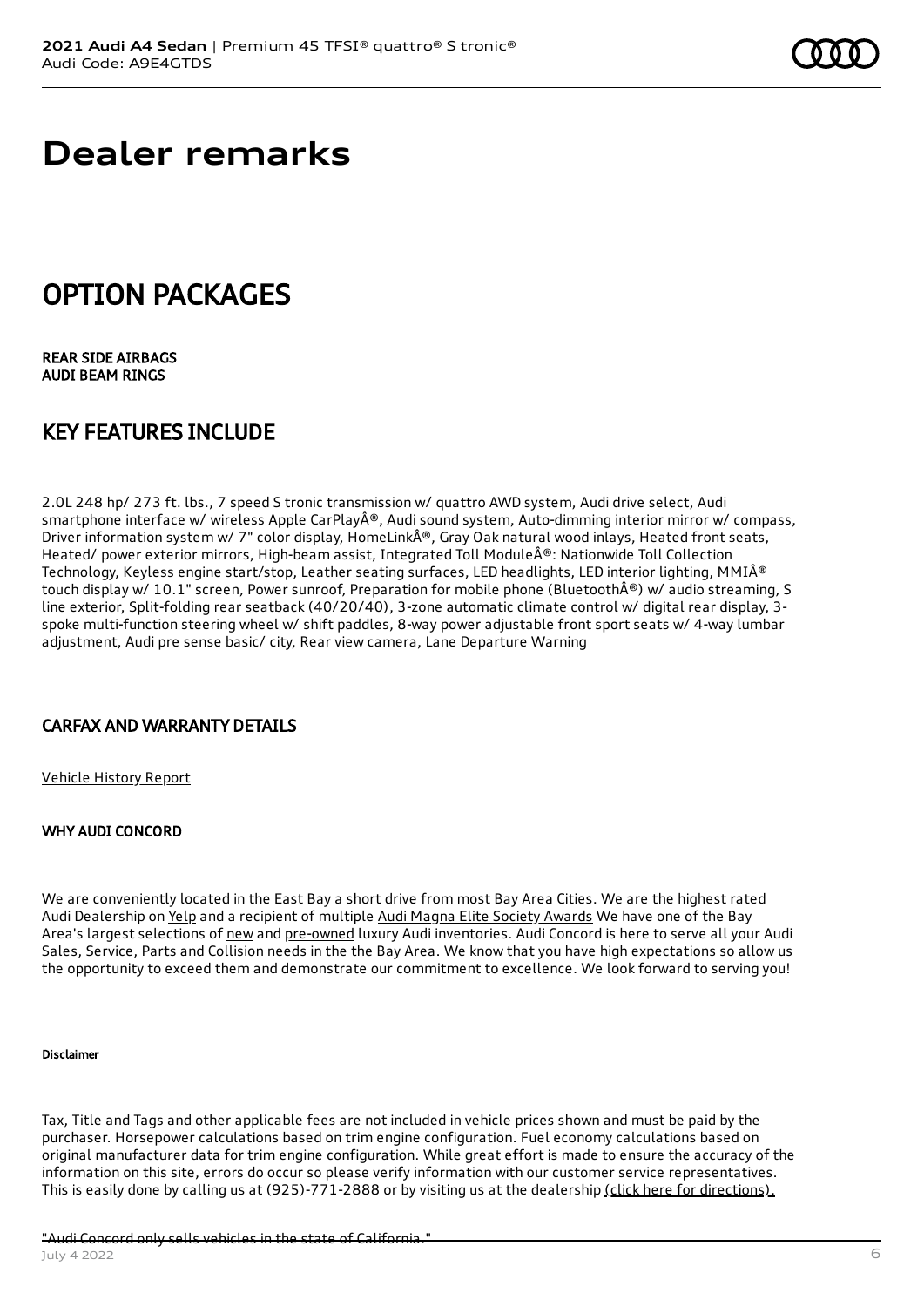# **Technical Specifications**

### **(1/2)**

#### **Engineering | Performance**

| Engine type                                 | 2.0-liter four-cylinder                       |
|---------------------------------------------|-----------------------------------------------|
| Power Level                                 | 45                                            |
| Max. output                                 | 261 HP                                        |
| Displacement                                | 2.0 l                                         |
| Torque                                      | 273 lb-ft@rpm                                 |
| Valvetrain                                  | 16-valve DOHC with Audi valvelift<br>system   |
| Acceleration (0 - 60<br>mph)                | 5.2 seconds                                   |
| Engine block                                | Cast-iron                                     |
| Induction/fuel injection Turbocharged/TFSI® |                                               |
| Cylinder head                               | Aluminum-alloy                                |
| stroke                                      | Displacement/Bore and 1,984/82.5 x 92.8 cc/mm |
| Top track speed <sup>1</sup>                | $130$ mph                                     |

| <b>Suspension</b>    |                                                                                                                  |
|----------------------|------------------------------------------------------------------------------------------------------------------|
| Front axle           | Five-link independent suspension                                                                                 |
| Rear axle            | Five-link independent suspension                                                                                 |
|                      |                                                                                                                  |
| <b>Brakes</b>        |                                                                                                                  |
| <b>Front brakes</b>  | 13.3 (ventilated disc) in                                                                                        |
| Rear brakes          | 13.0 (ventilated disc) in                                                                                        |
| Parking brake        | <b>Electromechanical</b>                                                                                         |
| <b>Body</b>          |                                                                                                                  |
| Material             | Lightweight construction<br>technology - multi-material body<br>construction (steel and aluminum<br>composition) |
| Corrosion protection | Multi-step anti-corrosion protection                                                                             |
|                      |                                                                                                                  |

#### **Transmission | Drivetrain**

| Drivetrain type | quattro <sup>®</sup> all-wheel drive with ultra <sup>®</sup><br>technology |
|-----------------|----------------------------------------------------------------------------|
| Transmission    | Seven-speed S tronic <sup>®</sup> dual-clutch<br>transmission              |

#### **Warranty | Maintenance**

| Warranty | 4-year/50,000-mile Audi New |
|----------|-----------------------------|
|          | Vehicle Limited Warranty    |

#### **Steering**

| Steering type                              | Speed-sensitive electromechanical<br>power steering system |
|--------------------------------------------|------------------------------------------------------------|
| Turning diameter, curb- 38.1 ft<br>to-curb |                                                            |
| Steering ratio                             | 15.9:1                                                     |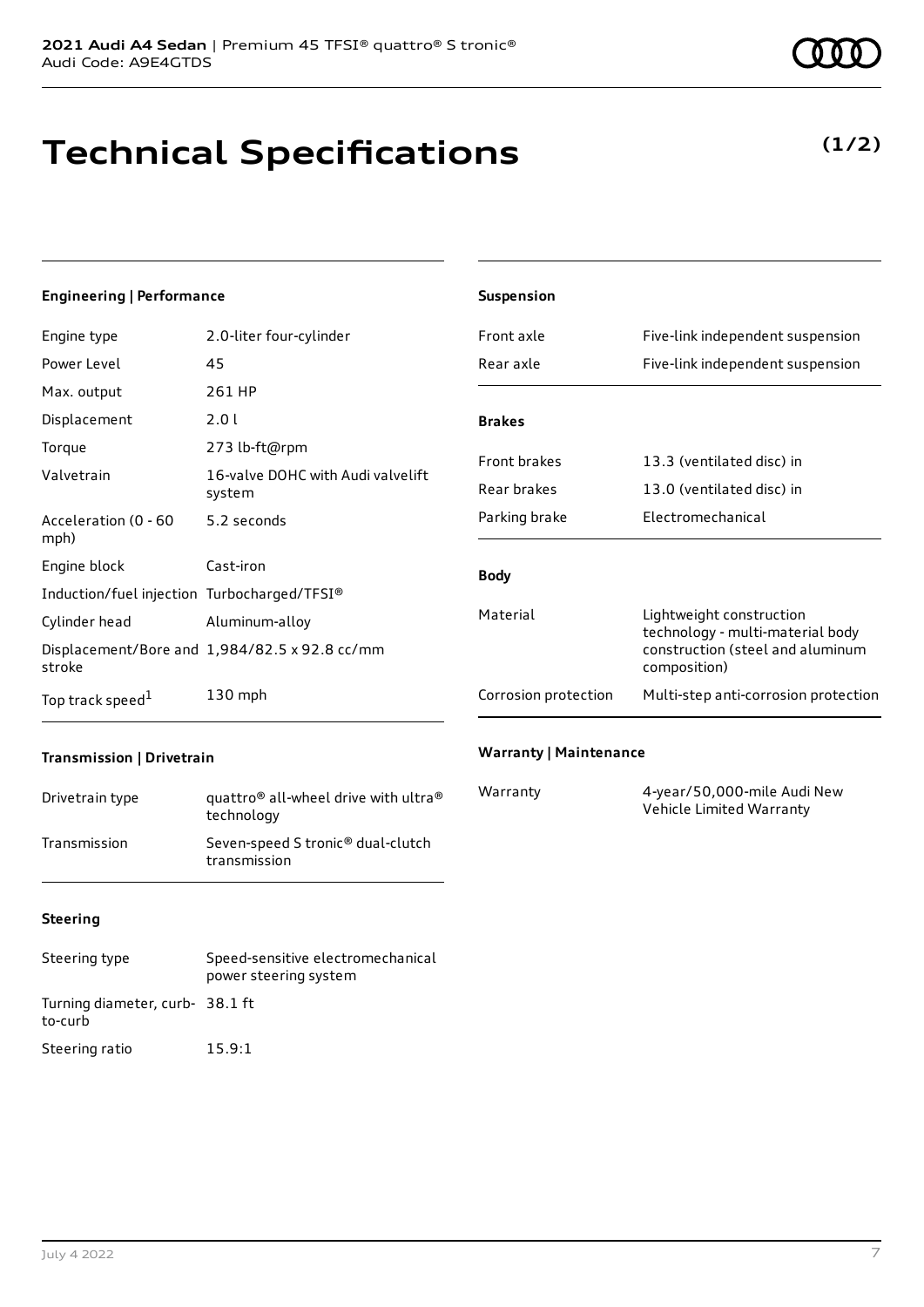# **Technical Specifications**

#### **Exterior Measurements**

| Height                           | 56.2 in   |
|----------------------------------|-----------|
| Overall width without<br>mirrors | 72.7 in   |
| Length                           | 187.5 in  |
| Wheelbase                        | 111.0 in  |
| Drag coefficient                 | $0.28$ Cw |
| Overall width with<br>mirrors    | 79.6 in   |
| Track rear                       | $61.2$ in |
| <b>Track front</b>               | 61.9 in   |
| Curb weight                      | 3,627 lb  |

#### **Interior measurements**

| Seating capacity                          | 5                     |
|-------------------------------------------|-----------------------|
| Shoulder room, rear                       | 54.5 in               |
| Head room with front<br>sunroof           | 37.3 in               |
| Leg room, rear                            | 35.7 in               |
| Shoulder room, front                      | 55.9 in               |
| Head room with rear<br>sunroof            | 37.4 in               |
| Leg room, front                           | $41.3$ in             |
| Cargo volume, rear<br>seatbacks up/folded | $12.0/-$ cu ft, cu ft |

### **(2/2)**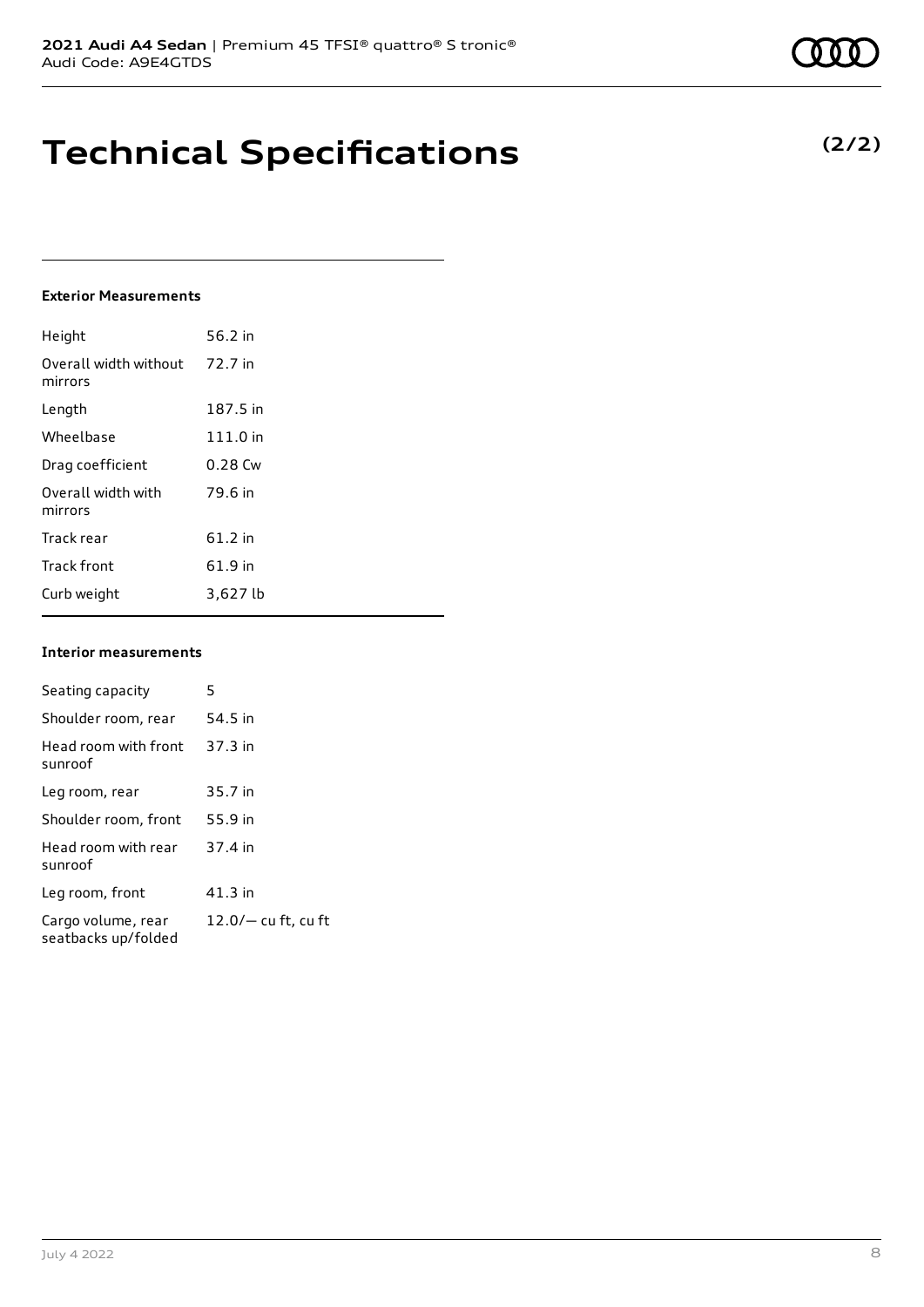# **Consumption- and emission**

#### **Consumption by NEDC**

| urban       | 24 mpg |
|-------------|--------|
| extra-urban | 31 mpg |
| combined    | 27 mpg |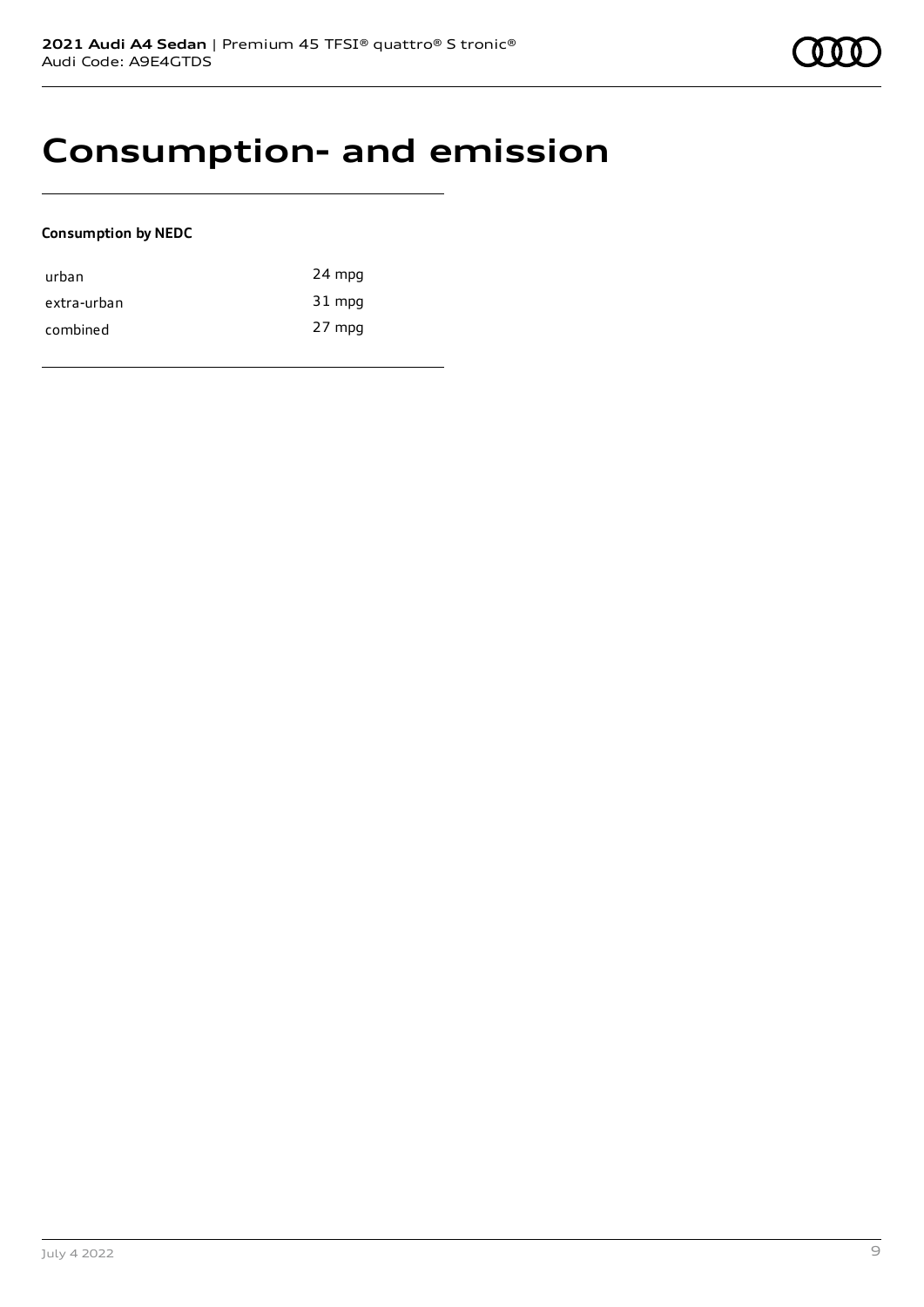

## **Contact**

Dealer **Audi Concord**

1300 Concord Ave 94520 Concord CA

Phone: 9257712888 FAX: 9257712828

www: [https://www.audiconcord.com](https://www.audiconcord.com/)